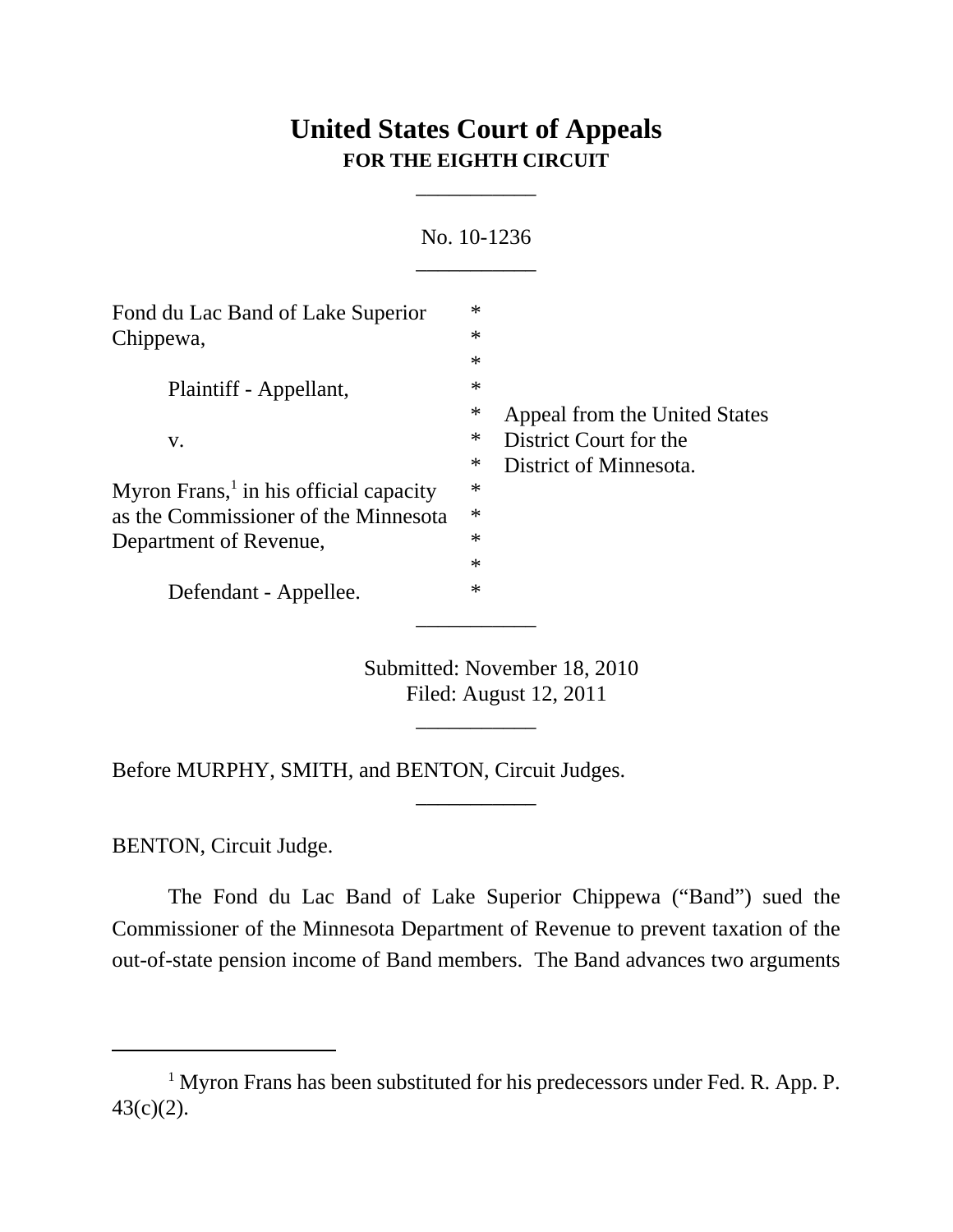against the taxation: due process and preemption. The district court<sup>2</sup> ruled for the Commissioner. Having jurisdiction under 28 U.S.C. § 1291, this court affirms.

The federally-recognized Band occupies a reservation created by the Treaty of LaPointe, 10 Stat. 1109 (1854), which predates the State of Minnesota. Minnesota taxes the entire net income of its residents. *See* **Minn. Stat. 290.014, subd. 1**. The state taxed a Band member's pension earned in Ohio but received on the reservation, and the Band sued to enjoin taxation of the out-of-state income of reservation-residing members.<sup>3</sup> The district court denied the Band's Motion for Summary Judgment, and upheld the taxation. The sole issue having been decided, the Band stipulated to judgment for the Commissioner and now appeals.

The district court's decision receives de novo review. *See Kessler v. Nat'l Enters., Inc.*, 238 F.3d 1006, 1011 (8th Cir. 2001) ("The district court granted summary judgment after the case was submitted to it on a stipulated record without trial. Therefore, de novo is the proper standard of review.").

The Band argues that the taxation violates due process. *See* **U.S. Const. amend. XIV, § 1**. "The Due Process Clause 'requires some definite link, some minimum connection, between a state and the person, property or transaction it seeks to tax.'" *Quill Corp. v. North Dakota*, 504 U.S. 298, 306 (1992), *quoting Miller Bros. Co. v. Maryland*, 347 U.S. 340, 344-45 (1954). "'[I]ncome attributed to the State for tax purposes must be rationally related to values connected with the taxing

<sup>&</sup>lt;sup>2</sup> The Honorable Paul A. Magnuson, United States District Judge for the District of Minnesota.

<sup>3</sup> The Tax Injunction Act, 28 U.S.C. § 1341, does not bar the Band's suit. *See Moe v. Confederated Salish & Kootenai Tribes of Flathead Reservation*, 425 U.S. 463, 474-75 (1976).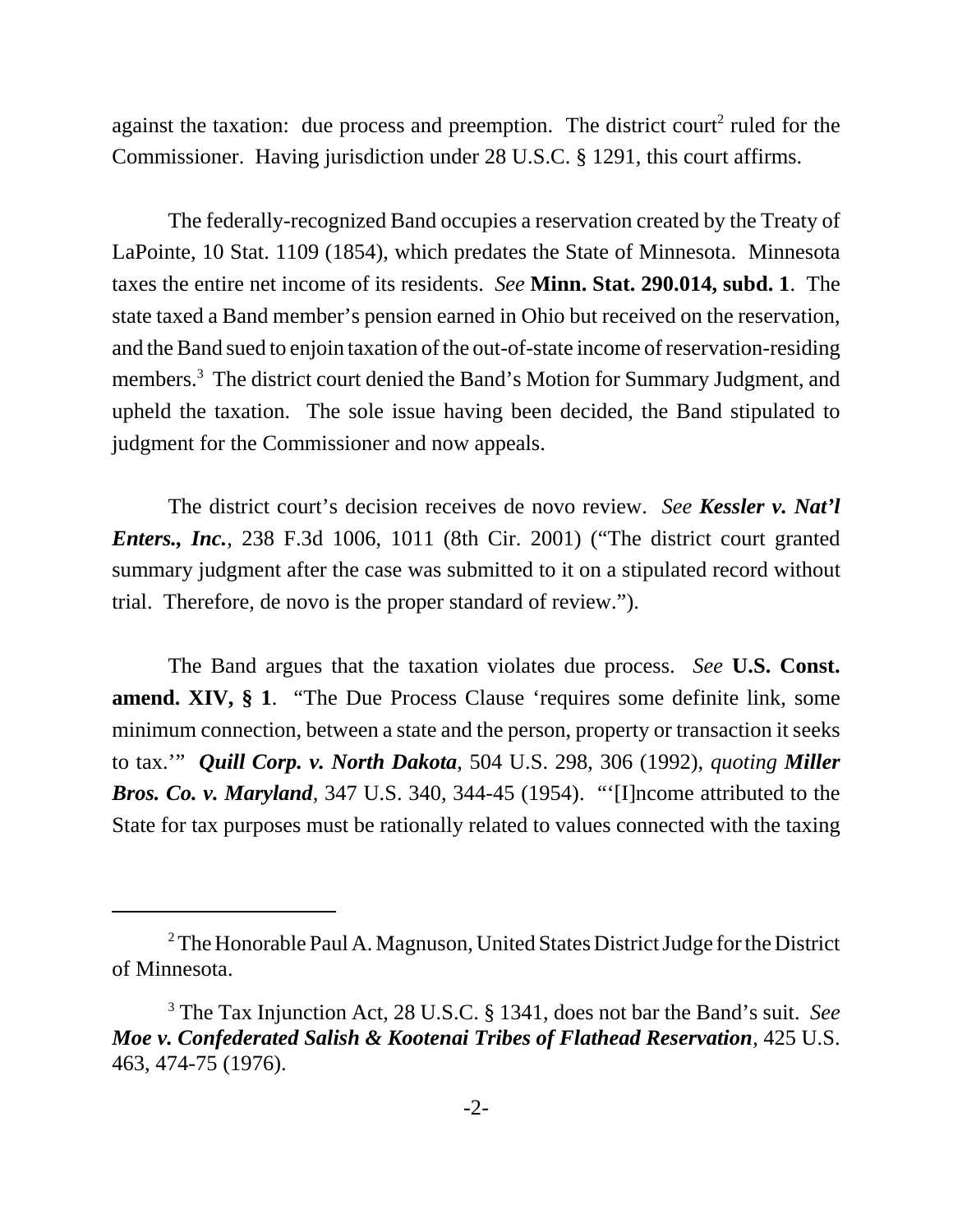State.'" *Id.*, *quoting Moorman Mfg. Co. v. Bair*, 437 U.S. 267, 273 (1978) (further marks omitted). The Supreme Court has recognized that:

domicile or residence, more substantial than mere presence in transit or sojourn, is an adequate basis for taxation, including income, property, and death taxes. Since the Fourteenth Amendment makes one a citizen of the state wherein he resides, the fact of residence creates universally reciprocal duties of protection by the state and of allegiance and support by the citizen. The latter obviously includes a duty to pay taxes  $\dots$ .

*Miller Bros. Co.*, 347 U.S. at 345 (footnotes omitted).

The Band urges that its right to occupy the reservation comes from the 1854 Treaty, rather than the state. Even if Congress may have originally recognized Band members' residency rights separate from any state or territory, *see United States v. Thomas*, 151 U.S. 577, 582-85 (1894), Congress later altered the landscape. In 1868, the Fourteenth Amendment established, "All persons born or naturalized in the United States, and subject to the jurisdiction thereof, are citizens of the United States and of the State wherein they reside." U.S. Const. amend. XIV, § 1.<sup>4</sup> In 1924, Congress conferred citizenship on all Native Americans born in the United States. **Act of June 2, 1924, ch. 233, 43 Stat. 253**, *current version codified as* **8 U.S.C. § 1401(b)**. Band members living on the reservation now hold full Minnesota citizenship. *See Shakopee Mdewakanton Sioux Cmty. v. City of Prior Lake, Minn.*, 771 F.2d 1153, 1156 (8th Cir. 1985). *See also Goodluck v. Apache County*, 417 F. Supp. 13, 16 (D. Ariz. 1975), *aff'd sub nom. Apache County v. United States*, 429 U.S. 876 (1976) (mem.).

<sup>&</sup>lt;sup>4</sup> As the dissent notes, the Fourteenth Amendment mentions "Indians not taxed." *See infra* at 9, *citing* **U.S. Const. amend. XIV, § 2**. This phrase concerns who is counted for purposes of Congressional apportionment. *See Lazore v. Comm'r*, 11 F.3d 1180, 1188 (3d Cir. 1993).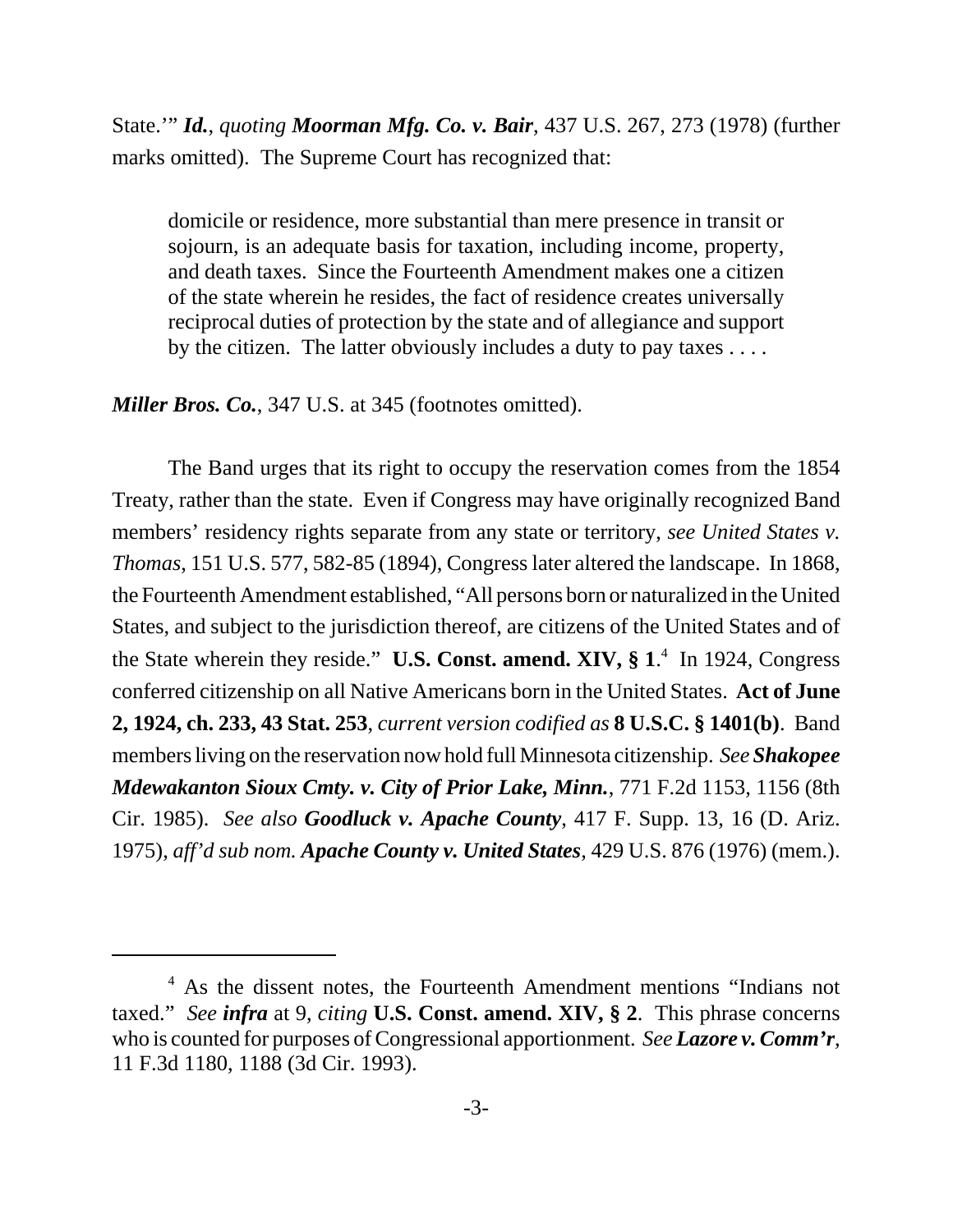A proviso to the 1924 Act states that "the granting of such citizenship shall not in any manner impair or otherwise affect the right of any Indian to tribal or other property." **Act of June 2, 1924, ch. 233, 43 Stat. 253**, *current version codified as* **8 U.S.C. § 1401(b)**. In the dissent's view, this "decoupled Indians' taxation status from their citizenship." *Infra* at 9. The history of Native American citizenship reveals a different Congressional intent. Some prior naturalization laws had required Native Americans to abandon their tribal connections. *See, e.g., Elk v. Wilkins*, 112 U.S. 94, 105 (1884); *Oakes v. United States*, 172 F. 305, 308 (8th Cir. 1909). "Originally, the test of the right of individual Indians to share in tribal lands, like the Chippewa reservations in Minnesota, was existing membership in the tribe, and this was true of all tribal property." *Id.* at 307. The inclusion of tribal property provisos in citizenship laws showed "a settled and persistent purpose on the part of Congress so to broaden the original rule respecting the right to share in tribal property as to place individual Indians who have abandoned tribal relations . . . upon the same footing, in that regard, as though they had maintained their tribal relations." *Id.* at 308-09. In becoming United States and Minnesota citizens, Band members kept their pre-existing right to tribal and other property. The proviso does not create a tax exemption.

Because citizenship provides a constitutional nexus, Minnesota's taxation complies with due process.

The taxation must clear a second barrier. Federal law generally provides for "tax immunity of reservation Indians . . . premised on the preemption of state laws by treaty and statute and informed by notions of tribal self government." *United States ex rel. Cheyenne River Sioux Tribe v. South Dakota*, 105 F.3d 1552, 1559 (8th Cir. 1997). Absent Congressional authorization, a state may not "tax a reservation Indian for income earned exclusively on the reservation." *McClanahan v. Ariz. State Tax Comm'n*, 411 U.S. 164, 168 (1973)*.* However: "Absent express federal law to the contrary, Indians going beyond reservation boundaries have generally been held subject to non-discriminatory state law otherwise applicable to all citizens of the state." *Mescalero Apache Tribe v. Jones*, 411 U.S. 145, 148-49 (1973) (citations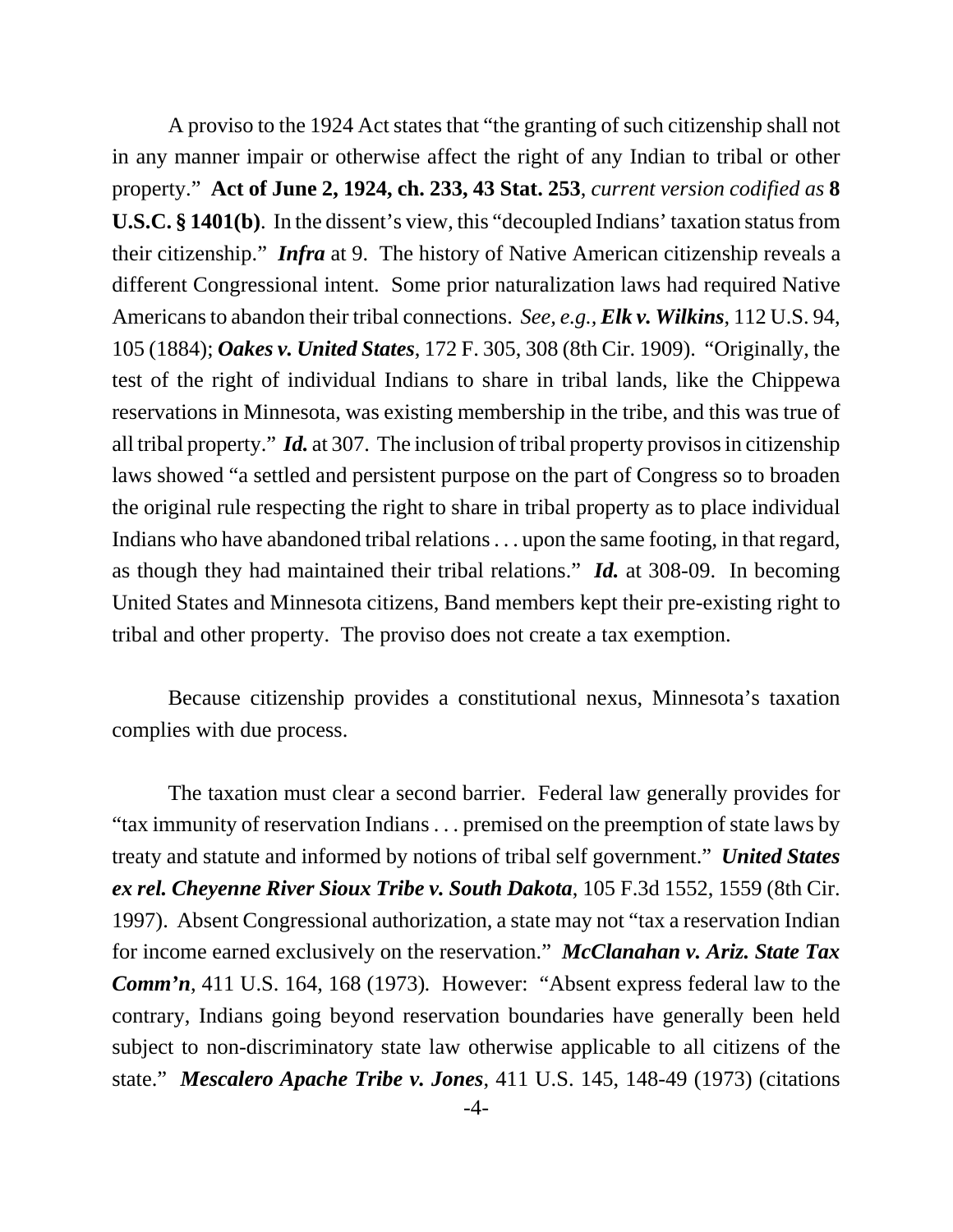omitted). The Band does not identify any specific federal statute preempting the taxation of pensions. *Cf.* **4 U.S.C. § 114(a)** ("No State may impose an income tax on any retirement income of an individual who is not a resident or domiciliary of such State (as determined under the laws of such State).")

The facts here lie between *McClanahan*, involving only on-reservation activity, and *Mescalero Apache Tribe*, involving operation of a ski resort within the taxing state but off the reservation. *See McClanahan*, 411 U.S. at 165-66; *Mescalero Apache Tribe*, 411 U.S. at 146. *McClanahan* limits itself, referring to *Mescalero Apache Tribe* as governing taxation of off-reservation activity:

Nor, finally, is this a case where the State seeks to reach activity undertaken by reservation Indians on nonreservation lands. See, *e. g.*, *Mescalero Apache Tribe* v. *Jones*, *ante*, p. 145. Rather, this case involves the narrow question whether the State may tax a reservation Indian for income earned exclusively on the reservation.

*McClanahan*, 411 U.S. at 168. *See also Okla. Tax Comm'n v. Chickasaw Nation*, 515 U.S. 450, 464 (1995) ("the rule that Indians and Indian tribes are generally immune from state taxation, *McClanahan* v. *Arizona Tax Comm'n*, . . . does not operate outside Indian country"), *citing Okla. Tax Comm'n v. Sac & Fox Nation*, 508 U.S. 114, 123-26  $(1993).$ <sup>5</sup>

<sup>&</sup>lt;sup>5</sup> The dissent emphasizes this court's observation that reservation-residing Native Americans are not subject to "municipal civil regulatory control." *Shakopee Mdewakanton Sioux Cmty.*, 771 F.2d at 1157, *citing Bryan v. Itasca County, Minn.*, 426 U.S. 373, 388 (1976) (reservation Native Americans are not subject to "the full panoply of civil regulatory powers . . . of state and local governments") (footnote omitted). As *Shakopee Mdewakanton Sioux Community*'s principal authority states, "*McClanahan* held that Arizona was disabled in the absence of congressional consent from imposing a state income tax on the income of a reservation Indian earned solely on the reservation." *Bryan*, 426 U.S. at 377. This confirms the general rule that Native Americans receiving off-reservation income are subject to non-discriminatory state taxation. *See Mescalero Apache Tribe*, 411 U.S. at 148-49.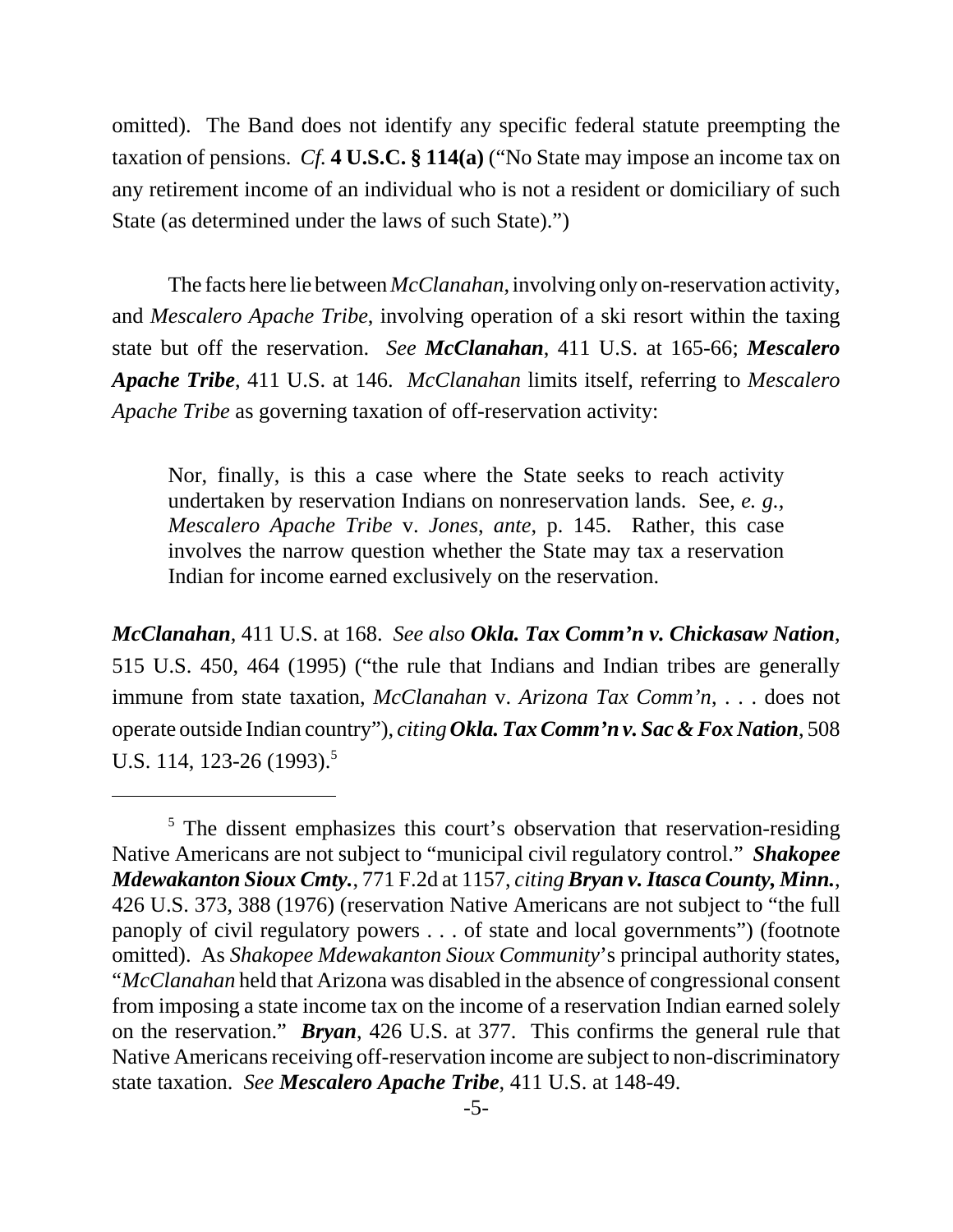The Band attempts to confine *Mescalero Apache Tribe*'s principle of taxability, emphasizing that the ski resort there, while off-reservation, had a nexus with the taxing state. Yet "'[f]ederal courts . . . are not free to limit Supreme Court opinions precisely to the facts of each case. Instead, federal courts are bound by the Supreme Court's considered dicta almost as firmly as by the Court's outright holdings . . . . " *Jones v. St. Paul Cos.*, 495 F.3d 888, 893 (8th Cir. 2007), *quoting City of Timber Lake v. Cheyenne River Sioux Tribe*, 10 F.3d 554, 557 (8th Cir. 1993) (further quotation marks and citations omitted).

The dissent reads *Kiowa Tribe of Oklahoma v. Manufacturing Technologies, Inc.*, 523 U.S. 751 (1998), as narrowing *Mescalero Apache Tribe*. *See infra* at 11-12. In passing, *Kiowa Tribe* states the holding of *Mescalero Apache Tribe* as: "a State may have authority to tax or regulate tribal activities occurring within the State but outside Indian country." *Kiowa Tribe*, 523 U.S. at 755, *citing Mescalero Apache Tribe*, 411 U.S. at 148-49; *Organized Vill. of Kake v. Egan*, 369 U.S. 60, 75 (1962). However, applying *Mescalero Apache Tribe* to narrower contexts does not limit its application to broader ones. The *Kiowa Tribe* opinion does not disclaim or qualify the principle of *Mescalero Apache Tribe*, and this court may not read between the lines in an attempt to do so. *See generally Rodriguez de Quijas v. Shearson/Am. Express,* Inc., 490 U.S. 477, 484 (1989) ("the Court of Appeals should follow the case which directly controls, leaving to this Court the prerogative of overruling its own decisions").

The dissent also cites an Indian law treatise's conclusion that "a state may not collect income tax from tribal members who reside in Indian country but earn income outside the state's boundaries." *Infra* at 12, *citing Cohen's Handbook of Federal Indian Law* **§ 8.03[1][b], p. 695** (Neil Jessup Newton et al. eds., 2005). The treatise relies on *Lac du Flambeau Band of Lake Superior Chippewa Indians v. Zeuske*, 145 F. Supp. 2d 969 (W.D. Wis. 2000). *See id.* **n.207**. The *Lac du Flambeau Band* case dealt with a Wisconsin reservation resident earning out-of-state income. *Lac du Flambeau Band*, 145 F. Supp. 2d at 971-72. The district court there held that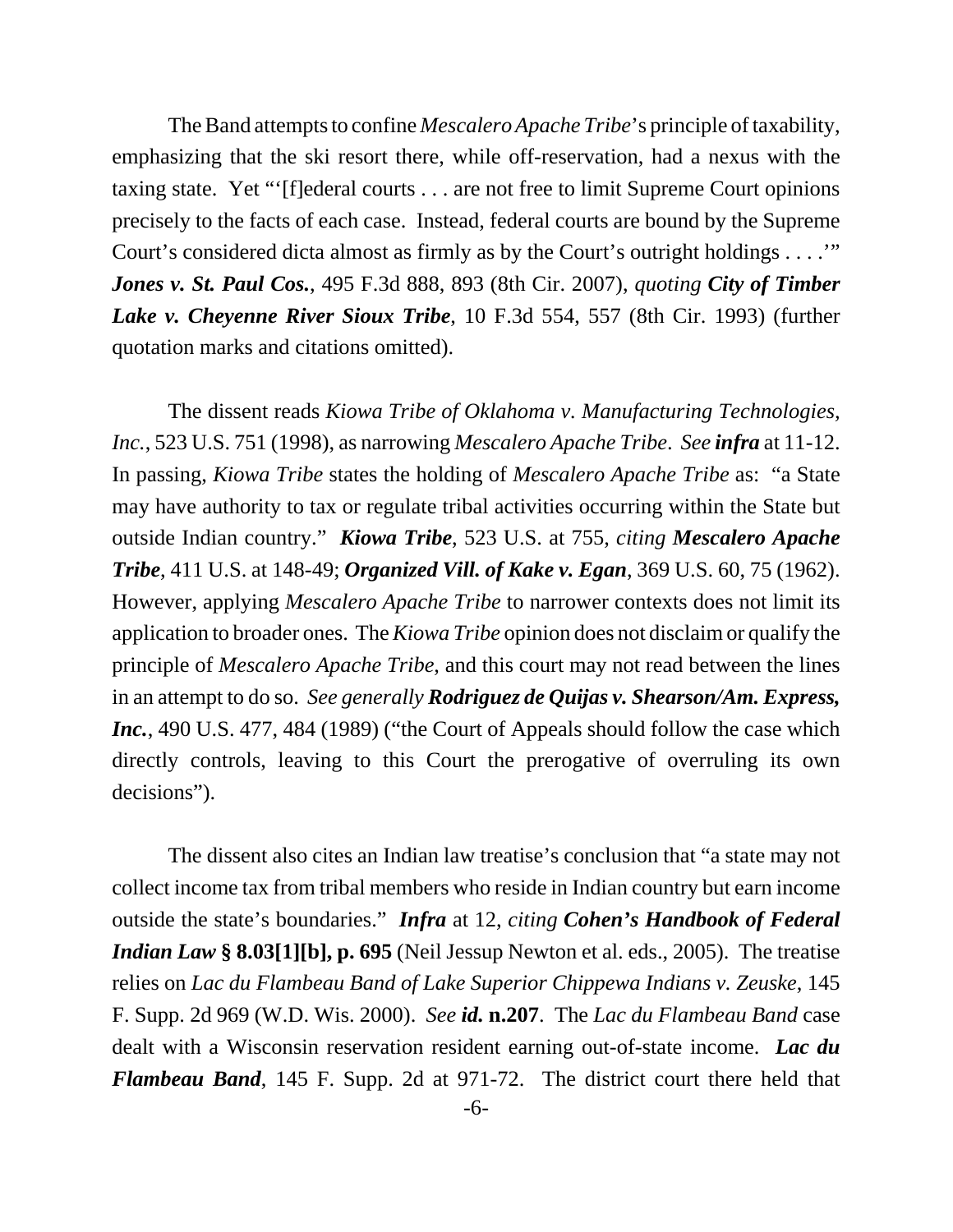"Congress has never authorized the states to tax tribal members living on reservations," and "the state cannot use as a reason to tax a residence that it has not provided." *Id.* at 976-77. *Mescalero Apache Tribe* works from the opposite premise: "Absent express federal law to the contrary," states may tax off-reservation income. *Mescalero Apache Tribe*, 411 U.S. at 148-49 (citations omitted). To the extent *Lac du Flambeau Band* rests on due process grounds, state citizenship suffices in light of the Fourteenth Amendment and the 1924 Act.

In this case, Minnesota is taxing income from outside Indian country. The *McClanahan* rule applies only to a limited category of income, variously described as "wholly from reservation sources," "earned exclusively on the reservation," and "generated on reservation lands." *McClanahan*, 411 U.S. at 165, 168, 181. This case is controlled by the general rule: "Absent express federal law to the contrary, Indians going beyond reservation boundaries have generally been held subject to nondiscriminatory state law otherwise applicable to all citizens of the state." *See Mescalero Apache Tribe*, 411 U.S. at 148-49 (citations omitted). Minnesota's taxation is not preempted.

## **\* \* \* \* \* \* \***

The judgment of the district court is affirmed.

MURPHY, Circuit Judge, dissenting.

I respectfully dissent, for the majority has failed to give full consideration to all relevant Supreme Court precedent and other authority which supports the Band's position in this case.

Charles Diver, the subject of the Band's case, was born on the Fond du Lac Reservation in a hospital administered by the Bureau of Indian Affairs. Diver moved to Ohio in 1960 under the federal Indian relocation program. That program was part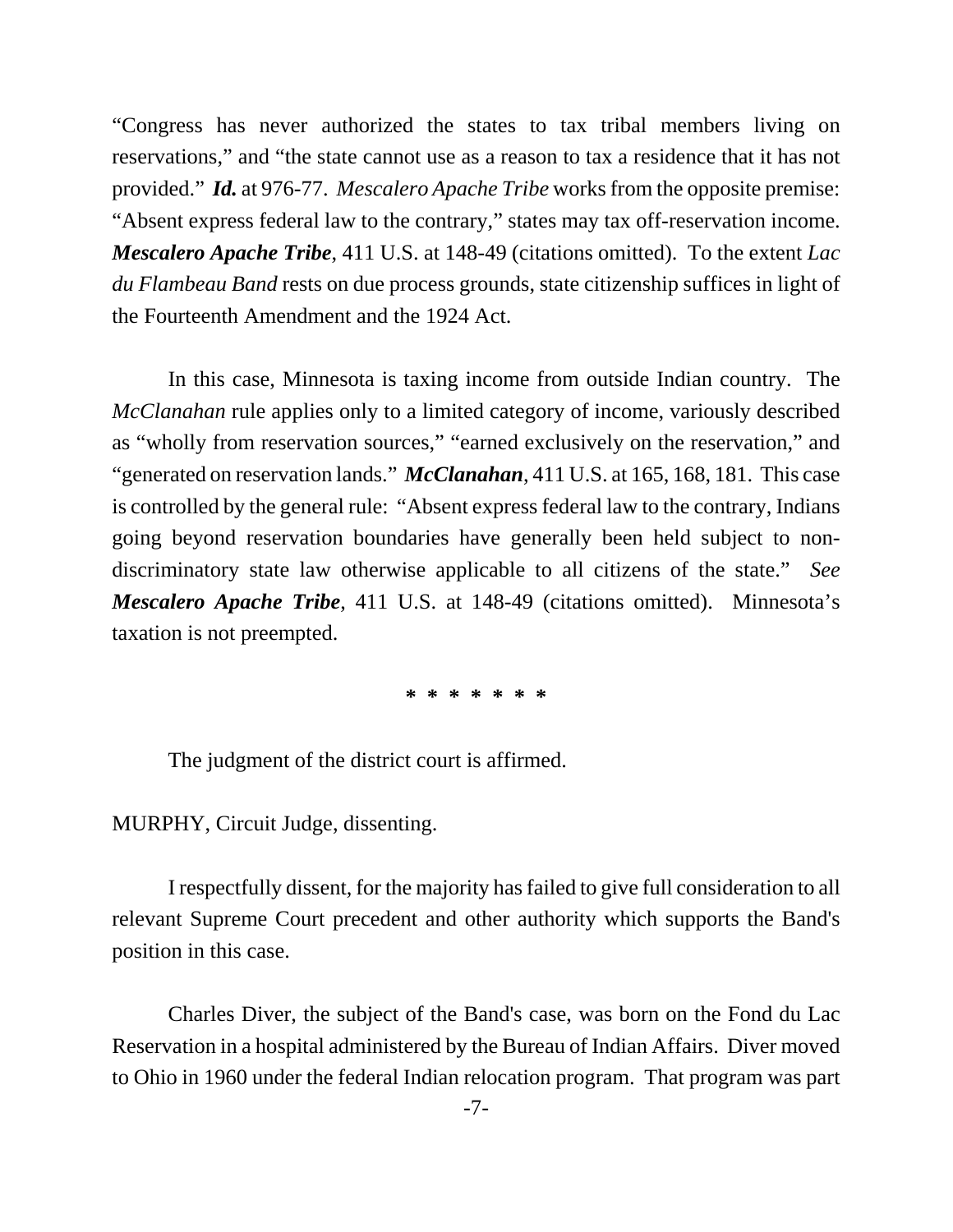of an era of federal Indian policy which terminated recognition of certain tribes and "progressively decreased" Indian programs other than relocating individual Indians off reservations. F. Cohen, Handbook of Federal Indian Law, § 1.06, pp. 91–92 (2005). Many tribal members "were pressured to . . . relocate to urban areas." Sioux Tribe of Indians v. United States, 7 Cl. Ct. 468, 477 n.8 (1985).

Although many Indians who relocated lived in poverty and isolation, Cohen, § 1.06, p. 93, Diver found work in Ohio as a dockworker. He worked there for thirty years, earning a pension through a union plan based in Illinois. Upon retirement in 1998, Diver returned to the Fond du Lac Reservation where he still lives. It does not appear that Diver has ever worked in Minnesota or lived anywhere in the state other than the reservation. Nevertheless, he paid Minnesota taxes on his pension for ten years before the Band brought this action on his behalf. The Band asserts that Minnesota lacks authority to tax Diver's pension income generated by his thirty years of labor in Ohio.

While citing general principles permitting taxation of state residents consistent with due process and of income earned by Indians working outside the reservation but within the state, the majority overlooks significant limitations to those principles when a state's right to tax conflicts with recognized rights of Indian citizens. It acknowledges that "Congress may have originally recognized [Fond du Lac] Band members' residency rights separate from any state or territory." Congress certainly did so, since it set aside land for the tribe's use four years before approving statehood for Minnesota. See Treaty with the Chippewa, 10 Stat. 1109 (1854); Minnesota Enabling Act, 11 Stat. 285 (1858). Unlike other Minnesota citizens, Band members' rights of occupancy derive from that treaty, not from the state. United States v. Thomas, 151 U.S. 577, 582–85 (1894).

Tribal members living on the reservation are United States citizens. In extending citizenship broadly, the Fourteenth Amendment excluded only "Indians not taxed," U.S. Const. amend. XIV, § 2; Goodluck v. Apache County, 417 F. Supp. 13,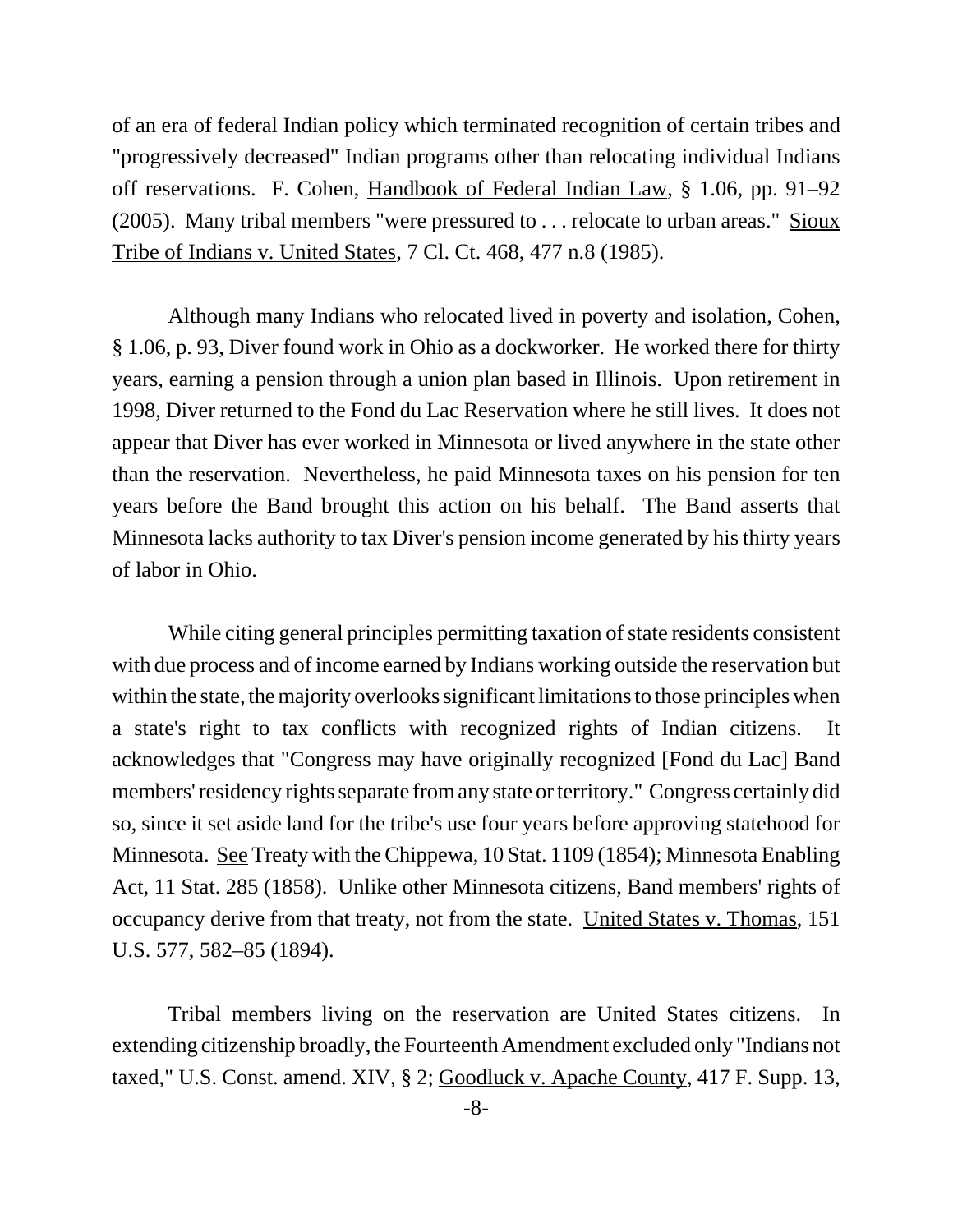15 (D. Ariz. 1975), aff'd, 429 U.S. 876 (1976). Congress extended citizenship to all Indians in 1924, including those taxed, but included an important caveat which is significant here:

The following shall be nationals and citizens of the United States at birth: . . . a person born in the United States to a member of an Indian . . . tribe: Provided, That the granting of citizenship shall not in any manner impair or otherwise affect the right of such person to tribal or other property.

## 8 U.S.C. § 1401(b).

The majority concludes that § 1401(b) "altered the landscape" to create a constitutional nexus between state taxation and reservation Indians, but "conferring rights and privileges on . . . Indians cannot affect their [taxation] situation, which can only be changed by treaty stipulation, or a voluntary abandonment of their tribal organization." McClanahan v. State Tax Comm'n of Ariz., 411 U.S. 164, 173 n.12 (internal punctuation omitted). Section 1401(b) in fact decoupled Indians' taxation status from their citizenship, and a state may not deny an on reservation tribal member voting rights and equal protection even if that member does not pay state taxes. Goodluck, 417 F. Supp. at 16. Issued by a three judge panel and summarily affirmed by the Supreme Court, Goodluck undermines the majority's position because it held that Congress could and did extend citizenship to Indians without increasing states' ability to tax them. Id.

In citing Shakopee Mdewakanton Sioux Community v. City of Prior Lake, Minnesota, 771 F.2d 1153, 1156 (8th Cir. 1985), for the proposition that "[b]and members living on the reservation now hold full Minnesota citizenship," the majority opinion conflicts with significant aspects of that decision. In that case we rejected the attempt by the city of Prior Lake to reverse its annexation of the Shakopee reservation and to exclude reservation residents from municipal elections and services. Id. at 1159. We confirmed that Shakopee reservation "residents would be entitled to the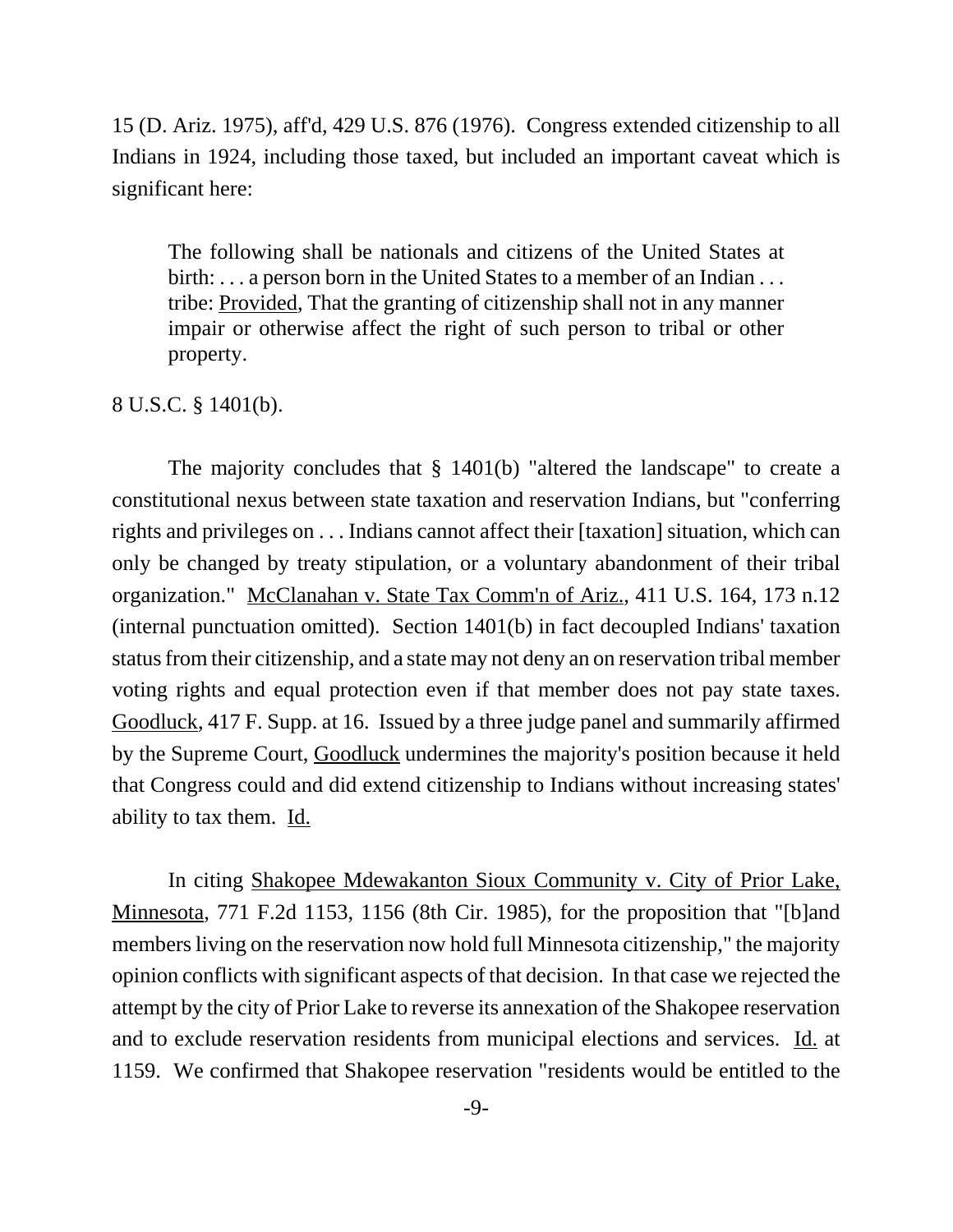benefits of citizenship in Prior Lake" even though the city could not "subject Reservation residents to municipal taxes or ordinances." Id. at 1157, 1159. Any failing to distinguish between the protections and the obligations of citizenship is not consistent with the principles enunciated in Shakopee and in Goodluck.

The Supreme Court has not directly defined what nexus would allow state taxation of a tribal member living on a reservation in order to comply with due process. The Court has indicated, however, that more of a nexus is required for taxing such tribal members than for taxing non Indians or for off reservation Indians. For example, the Court has held that a state may tax on reservation cigarette purchases by non tribal members, Washington v. Confederated Tribes of the Colville Indian Reservation, 447 U.S. 134, 159 (1980), but not by tribal members, Moe v. Confederated Salish & Kootenai Tribes, 425 U.S. 463, 477 (1976), even though those members are state citizens.

Justice Rehnquist wrote separately in Colville, pointing out that the state's attempt to tax on reservation sales raised issues of "not only Indian sovereignty, but also necessarily state sovereignty." 447 U.S. at 181. He concluded that "the State, by taxing its own non-Indian residents, has exerted its power in relation to opportunities which it has given, to protection which it has afforded, to benefits which it has conferred." Id. at 182 (emphasis added and internal punctuation omitted). He did not claim that due process allows state taxation of reservation tribal members, who frequently receive opportunities, protection, and benefits from tribal and federal entities rather than state governments. Throughout Diver's Minnesota citizenship, he has been an on reservation member of a tribe that today operates its own schools, transit system, public health and housing services. See www.fdlrez.com (website of the Fond du Lac tribal government). The majority has in effect "confused [Supreme Court] cases about state taxation of non-Indians with those about state taxation of Indians." See Okla. Tax Comm'n v. Chickasaw Nation, 515 U.S. 450, 459 n.8 (1995).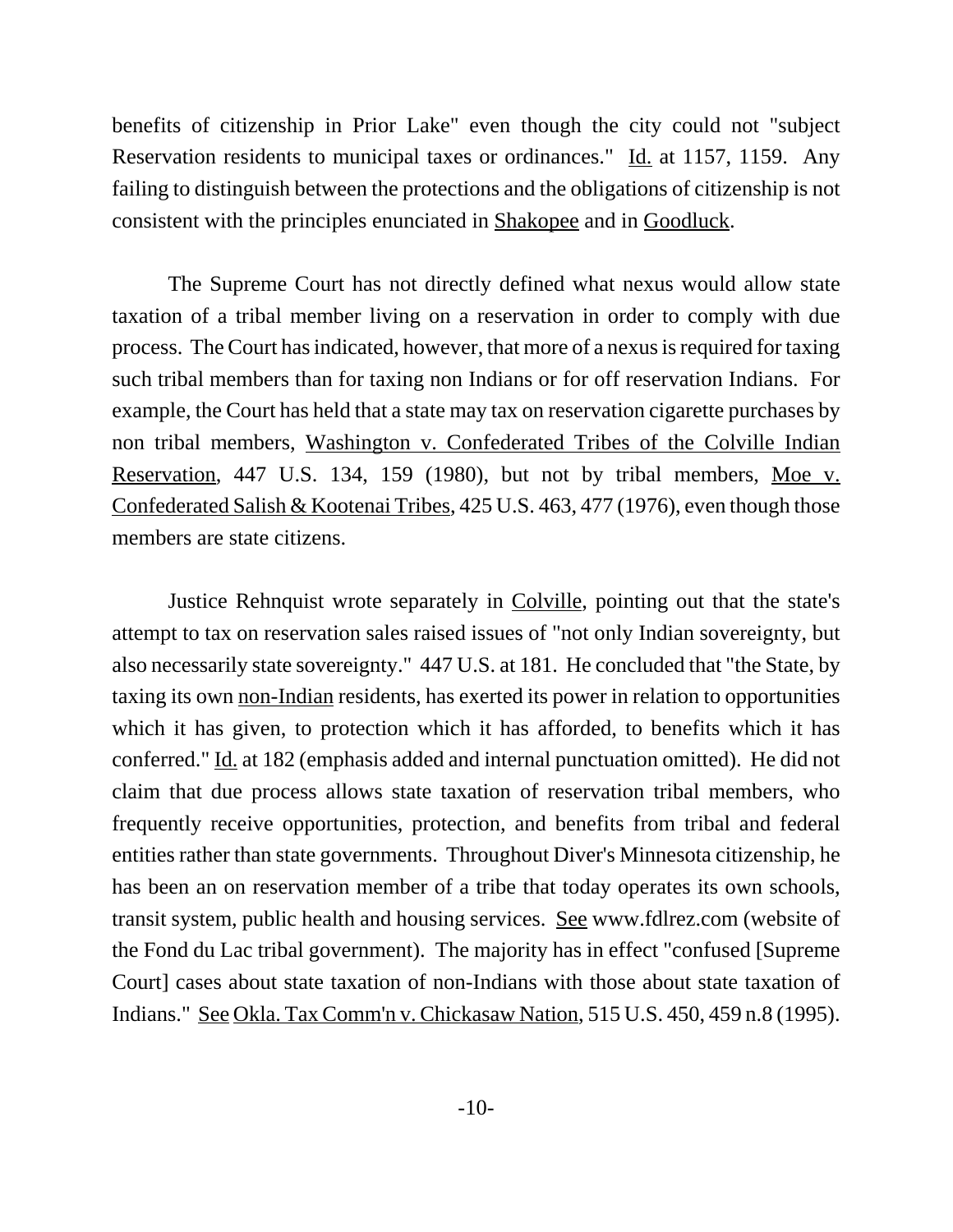The majority's analysis of federal Indian law is incomplete. It does recognize that "tax immunity of reservation Indians [is] . . . informed by notions of tribal selfgovernment." United States ex rel. Cheyenne River Sioux Tribe v. South Dakota, 105 F.3d 1552, 1559 (8th Cir. 1997). The Court made clear in McClanahan v. State Tax Commission of Ariz., 411 U.S. 164, 167, that a state may not tax income earned on the reservation by a tribal member who lives there. And on the same day it decided Mescalero Apache Tribe v. Jones, 411 U.S. 145, 148–49, approving the taxation of income from a tribally operated ski resort located within the taxing state but outside the reservation. Although it recognizes that the facts of the Band's case "lie between" those in McClanahan and Mescalero, the majority would limit McClanahan to its facts while overlooking the significant distinction between Diver's income and that taxed in Mescalero where the tribe was operating a lucrative business off the reservation but within the taxing state.

There is no indication from the Supreme Court that it would apply Mescalero to out of state activity. In fact, Kiowa Tribe v. Manufacturing Technologies, Inc., 523 U.S. 751 (1998), cited Mescalero for the principle that a state "may tax . . . tribal activities occurring within the State but outside Indian country" (emphasis added). In the case before our court the majority states that we "are bound by the Supreme Court's considered dicta almost as firmly as [its] outright holdings," Jones v. St. Paul Cos., 495 F.3d 888, 893 (8th Cir. 2007), yet it dismisses Kiowa Tribe's on point characterization of Mescalero. In Kiowa Tribe the Court explicitly characterized Mescalero as applying to within state activity. No published case has applied Mescalero in any other context. Nevertheless, the majority suggests that Mescalero "directly controls" here despite having acknowledged that our case "lie[s] between" Mescalero and McClanahan.

One federal court has previously decided almost the exact issue before us. It ruled in favor of the Lac du Flambeau Band after fully considering the applicable precedent. Lac du Flambeau Band of Lake Superior Chippewa Indians v. Zeuske, 145 F. Supp. 2d 969 (W.D. Wis. 2000). In Zeuske, Wisconsin attempted to tax the income